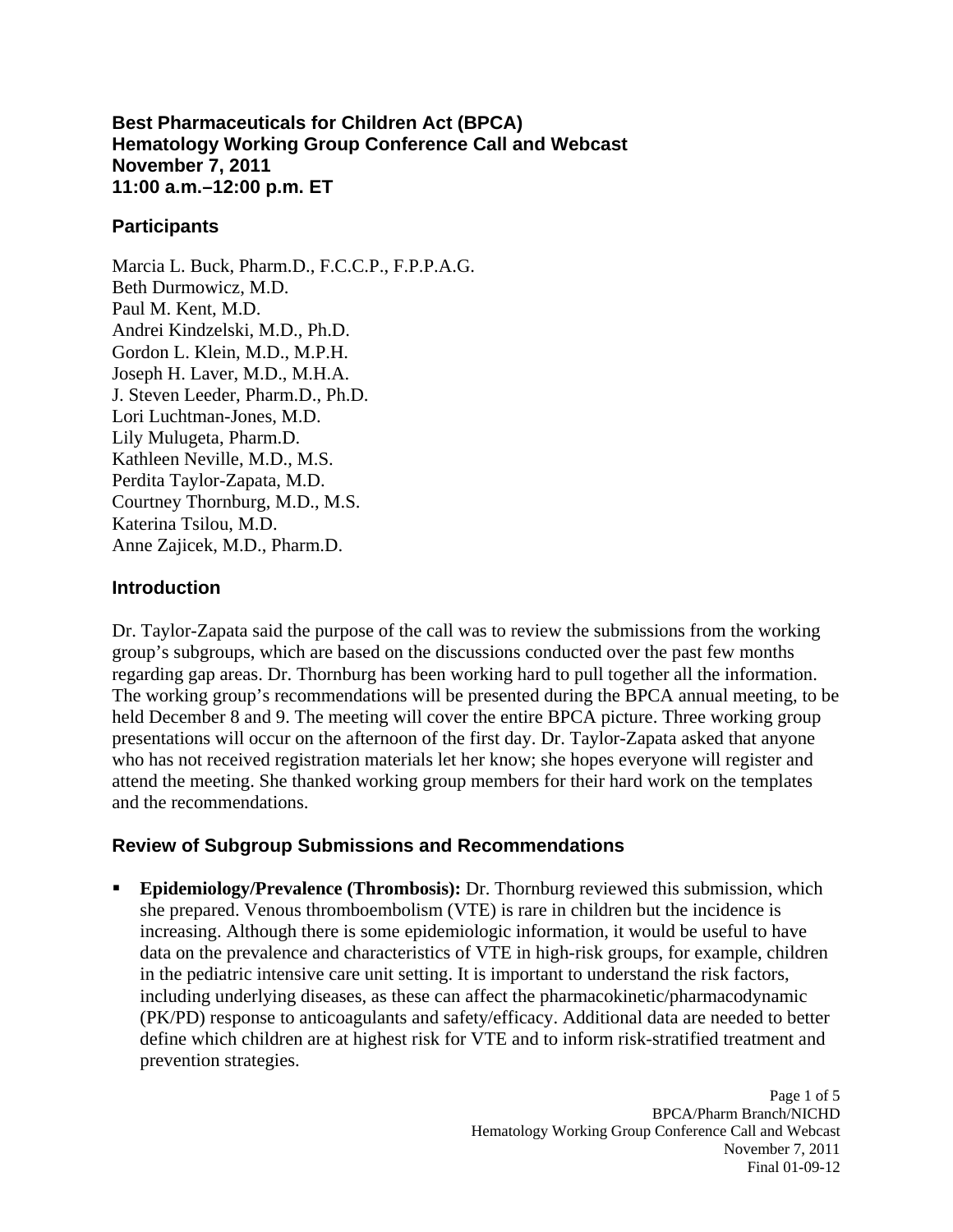There is a need for prospective research or public health surveillance to identify and characterize pediatric patients (especially inpatients) with VTE. Several networks are available for collaborative research, and there are several ongoing clinical trials. The subgroup's recommendation is to identify funding resources to support prospective research or surveillance to define the current epidemiology of pediatric VTE with a specific goal of using the information to inform therapeutic studies of anticoagulants in children.

- **Thrombosis and Pharmacodynamic Outcome Measurements:** Dr. Thornburg said that Dr. Nita Seibel worked with Dr. Luchtman-Jones on this gap area. Dr. Seibel focused mainly on PD outcomes. The only studies done in children report the doses required in children to reach therapeutic ranges determined for a specific indication in adults, and it is unlikely that these ranges are optimal for the management of children. Little is known about what therapeutic targets should be and how they correlate with clinical outcomes. There is a need to develop new assays, age-appropriate reference ranges, and clinical algorithms appropriate for infants and children. Dr. Seibel included information about the use of unfractionated heparin, low-molecular-weight heparin, warfarin, tissue plasminogen activator (tPA), and aspirin. The laboratory targets that give the best outcomes for safety and efficacy are not known. There is a need for larger studies looking at several characteristics.
- **Outcomes (Thrombosis):** Dr. Luchtman-Jones noted that there are currently no U.S. Food and Drug Administration (FDA)-approved indications for anticoagulant, antiplatelet, or antifibrinolytic medications in pediatric patients. Recommendations for anticoagulation, antiplatelet treatment, and fibrinolysis are based on data in adults. Most publications in pediatric patients are uncontrolled studies, case reports, and underpowered clinical trials. There are some recent studies in infants and children that have looked at efficacy and safety of anticoagulation and antiplatelet therapy, as well as case series of the use of some additional anticoagulants. Clearly there is much more to do, and better agents are needed. Some agents may have different, more attractive mechanisms and may work better. ٠

Based on her review of the literature, Dr. Luchtman-Jones listed the diseases studied, cross checked against the CHEST guidelines from 2008, and prepared a table. One issue is that many clot-forming disorders are covered by other specialties. She noted that the strategy for treating clots is different in neonatology and hematology, and some of the diseases are different. She presented the table of clinical challenges, divided into age groups, with some outcome measures. Some major categories of the table include central line-related thrombi, cerebral sinovenous thrombosis, pulmonary embolism, arterial clots, antiphospholipid antibody syndrome, cardiac surgery, stroke, and transient ischemic attack.

- **Treatment Alternatives/Novel Agents (Anticoagulation):** Dr. Thornburg commented that Dr. Allan Doctor had covered this discussion point; he could not participate in the call, so that information will be covered at a later time. ٠
- **Parenteral Iron in Total Parenteral Nutrition** (**TPN):** Dr. Klein said that after reviewing the literature and discussing this issue with Dr. David Driscoll of the Deaconness Hospital in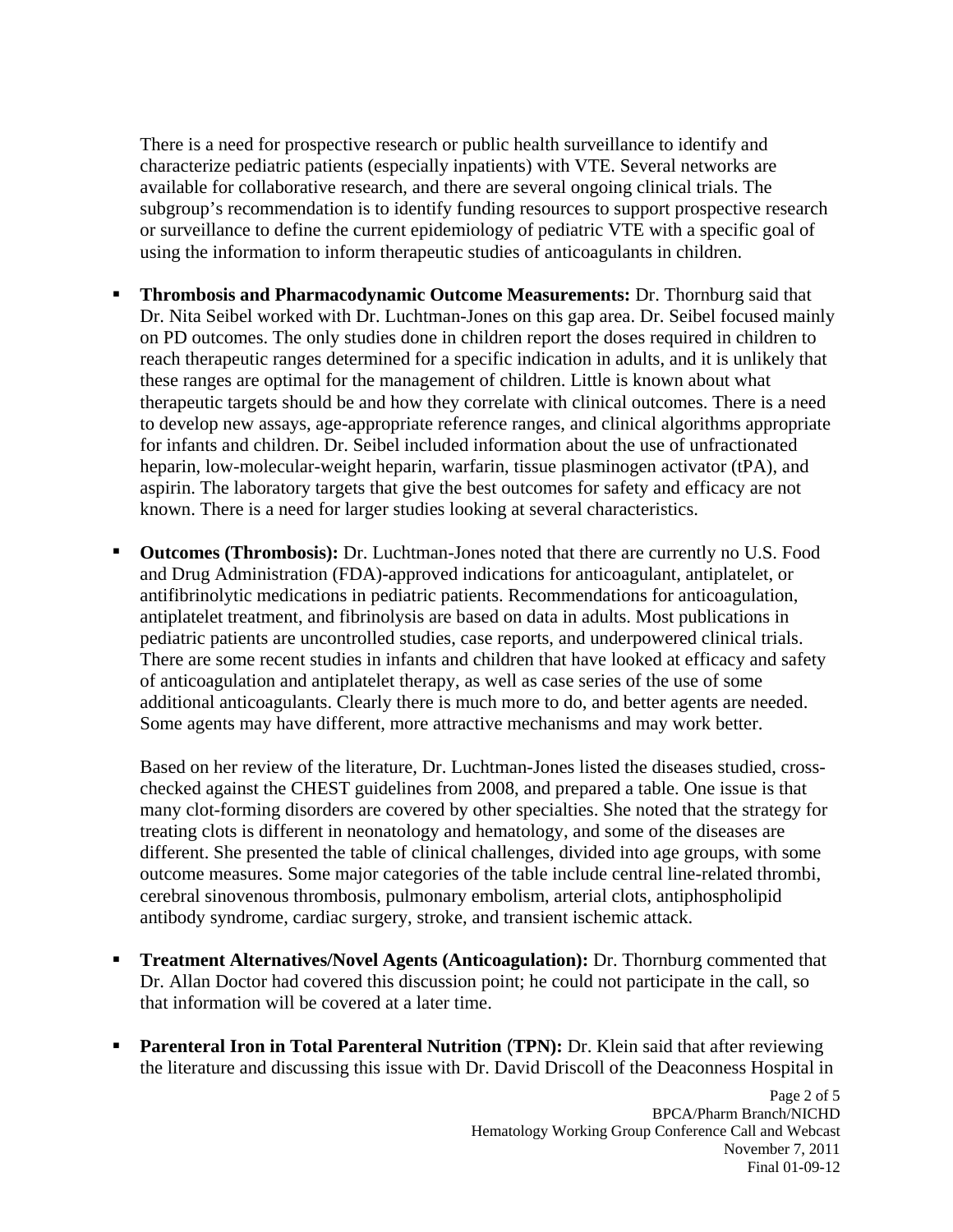Boston and Harvard Medical School, he decided to withdraw this proposal from consideration by the working group. He recommended omitting the topic from the agenda because any iron compound currently on the market will cause emboli, including pulmonary emboli. Much more developmental work on iron will have to be done before it can be considered in a complete TPN solution.

- **Long-Term Use of Sodium Heparin:** Dr. Klein said that this issue is important and can easily be studied as part of prospective studies being done. Many of the components of TPN solutions are variably loaded with aluminum. The components are either naturally contaminated and not purified properly or contaminated during the manufacturing process. There have been reports in the past of heparin-associated osteoporosis in adults, but bone density evaluation in those days was not so good. Now bone density studies can be done on neonates, and aluminum in urine can be measured. These measurements can provide good clues as to whether there is loss of bone density and whether it is associated with aluminum loading. This issue will need to be revisited with the FDA because of its rule regarding oral solutions that contain aluminum meant for use in TPN. The rule does not apply to heparin or biologicals.
- **Drug Dosing Studies:** Drs. Buck and Leeder worked on this template. Dr. Buck said that drug dosing studies are probably the last studies to be done after determining efficacy and PD. Pediatric anticoagulant dosing recommendations have been largely based on clinical experience and several small-scale clinical studies. The limited numbers of infants and children who require therapy and the lack of consensus on treatment strategies have made larger trials methodologically difficult and cost prohibitive. New strategies are needed to determine optimal dosing recommendations, which will likely require innovative study design, use of simulation and modeling techniques to allow minimal sampling, and the use of existing or development of new collaborative research networks.

The subgroup looked at off-patent drugs used in pediatric populations, such as aspirin, clopidogrel, heparin, and warfarin. The only drug with a pediatric indication is heparin, but heparin is not approved for neonates because of alcohol in the preservative. The warfarin label includes pediatric information but is not approved for pediatric use. The template lists the studies the subgroup thought would have the biggest impact. Studies are needed for just about every drug. Dr. Buck briefly reviewed a number of ongoing studies, which include a new study about genoptyping in children who received warfarin.

The subgroup's recommendations are to work with existing collaboratives, such as the Pediatric Oncology Group, PALISI, and the Pediatric Trials Network, to develop a series of clinical trials to address pediatric anticoagulant dosing. Initial trials should focus on (1) establishing appropriate laboratory values to measure dose response for each agent, (2) performing PK and dose-ranging studies in the largest patient populations, and (3) PK/PD studies in unique populations known to be at risk for undertreatment (neonates, obese children). Adequately powered sample size is an issue. In the future, simulation/modeling may produce better information with smaller sample size.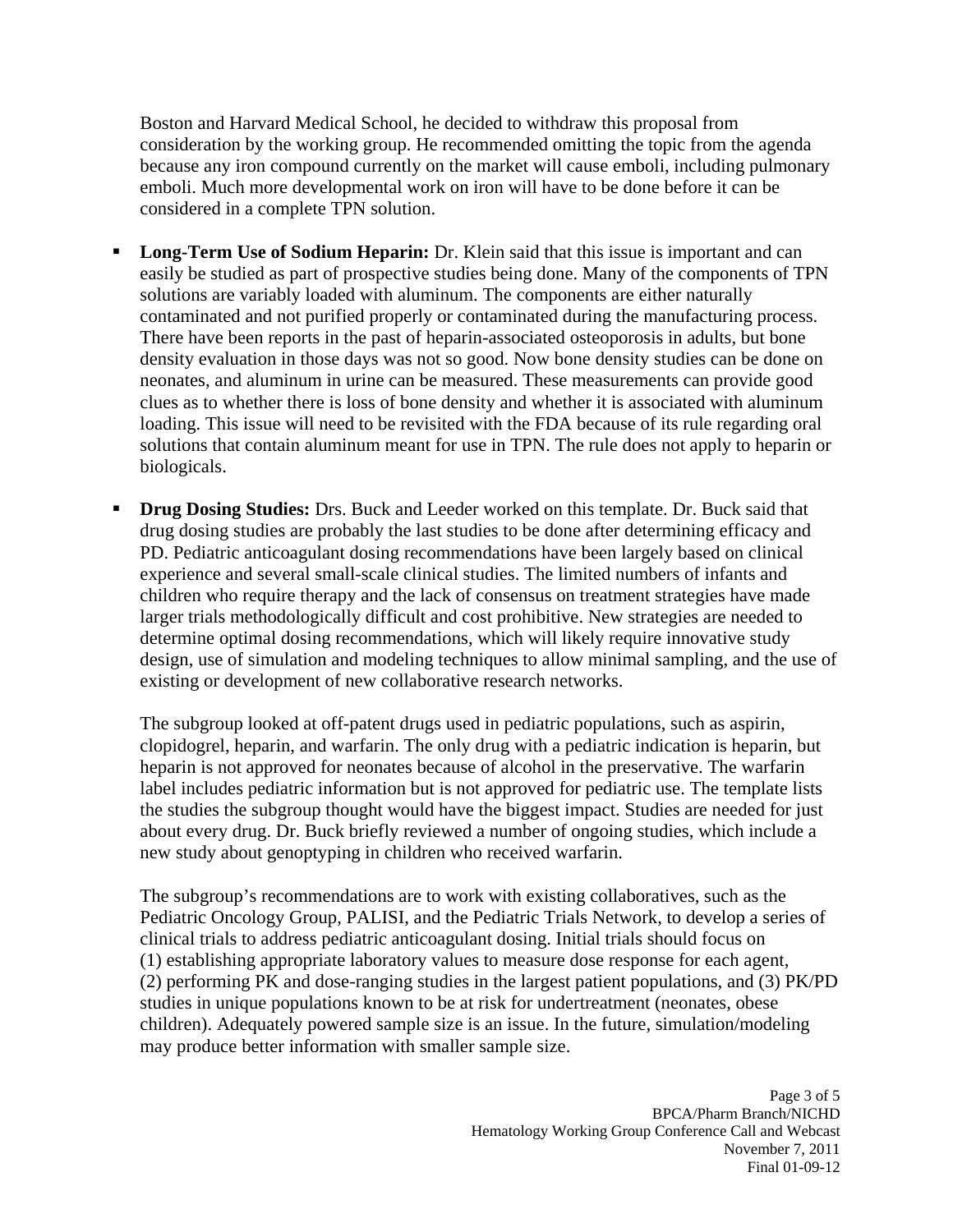Dr. Leeder commented that Dr. Neville could talk about the warfarin studies because she is leading an FDA-sponsored study in collaboration with Dr. Ron Hines and Dr. Joan Gill; Dr. Hines has an R01 to study pharmacogenomics in children. There is also a larger international initiative that involves some people from Sweden; it may be operating through the Pharmacogenomics Research Network.

Dr. Neville said that everyone has had trouble accruing patients for these studies. The purpose of her study was to be a quick pilot to look at the effect of pharmacogenomics on dosing; the study is purely observational.

Dr. Leeder said with regard to the effect of age on clearance, PK modeling might help to uncover some of the genetic risk factors that are obscured by the age dependency of the data. The drug target side is another issue. Dr. Neville agreed and said accrual is a general problem regardless of the drug studied. Age related modeling might help solve this problem. Considering the problems with accrual, it will be necessary to be very intentional when designing PK studies.

- **Pathophysiology Including Biomarkers (Pediatric Stroke):** Dr. Thornburg said Dr. Surendra Varma prepared this discussion point. The incidence of stroke in children is low, but this is an area needing study. There is not much information available for the use of thrombolytic agents in children with stroke. Concerns include safety, in terms of bleeding, but there is not much evidence that there is much difference in risk or rate of bleeding in children compared with adults.
- . **Drug Dosing (Stroke and Thrombosis):** Dr. Thornburg said this template was prepared by Dr. Athena Zuppa; the template focuses on tPA. Dosing recommendations for tPA vary widely. A research question is whether this drug should be used in children in the critical hours after stroke as well as in children with congenital heart defects with a veno-occlusive thrombus. PK studies are limited, and it would not be ethical to include healthy children in studies. Dr. Zuppa included a comprehensive section on FDA approved indications and contraindications. The blueprint section includes three steps. Step 1 would be to perform adult PK studies to determine the target therapeutic concentration achieved with current dosing. This can be done in patients who are receiving the drug as standard of care for treatment of stroke. Step 2 would be pediatric PK and safety studies using dose escalation. Step 3 would be a randomized controlled trial of optimal dose versus placebo to determine safety and efficacy.

# **Next Steps**

Dr. Thornburg said that she will go through the list of studies that can be done based on the gap area templates and discussion points provided by the subgroups. The next step will be to send working group members a scoring card to prioritize the list of recommended studies to be done.

Dr. Taylor-Zapata said she will send out the scoring card by e-mail in the next couple of days. She thanked the subgroup leaders who prepared the materials and urged all working group members to provide their input by completing a scoring card. The cards should be filled out and